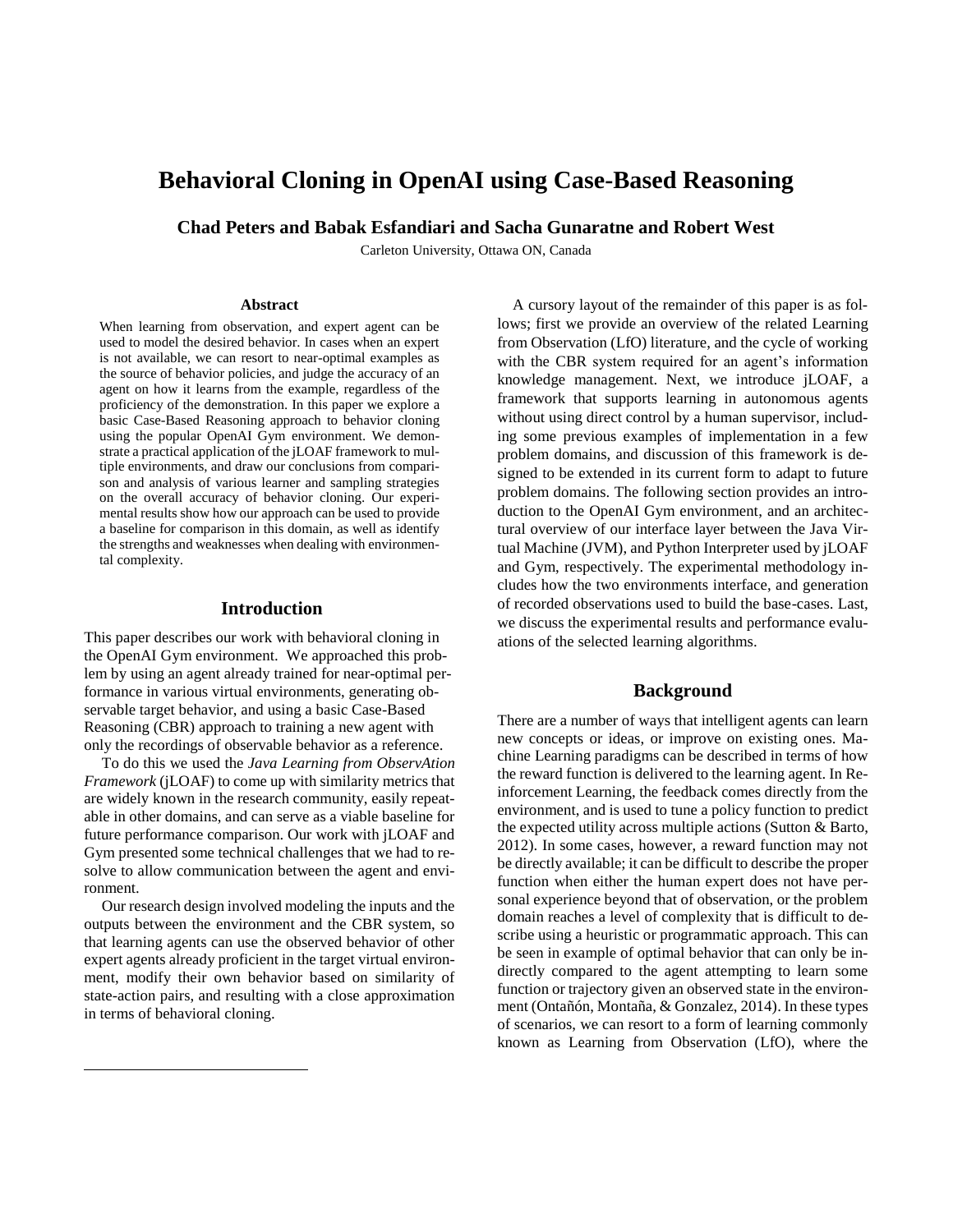actions to be modeled become the examples provided to the learner.

# **Learning from Observation**

Humans and non-human mammals exhibit the ability to learn from reinforcement from birth (Friedenberg & Silverman, 2005), and as intelligent agents, still rely on some form of feedback (Russell & Norvig, 2009), whether supervised (by others), or unsupervised (by ourselves) using a memory-based system of recall.

The concept of Learning from Observation (also known as Learning from Demonstration), provides an affordance to teaching intelligent agents by providing sample behaviors to learn from, and removing the requirement for direct intervention by the researcher. This can be done by presenting *ideal examples* of desired behavior to the learning agent, and through some means of encoding the storage and retrieval of these examples, the learning agent has the opportunity to compare its behavior against the optimal example for the purpose of self correction.

Argall et al.(Argall, Chernova, Veloso, & Browning, 2009) argue that regardless if the environment is physical or virtual, one needs to encode the agent's observation before it can be compared algorithmically, regardless of how the algorithm is represented. With some careful creation of a method to transform observations into a *policy*, and compare that policy against future actions.

An example implementation that satisfies these requirements has been implemented by Floyd and Esfandiari (M W Floyd & Esfandiari, 2011) in the Java Learning from Observation Framework (jLOAF). The current<sup>1</sup> version of jLOAF implements LfO through indeterminate inputs, feature selection and filtering, Case Base creation and pruning, and time-sensitive representation through a method called temporal backtracking (Michael W. Floyd & Esfandiari, 2011). One well-known paradigm of LfO is through the creation of state-action pairs, or *cases*, for use in *case-based reasoning*, as described in the following section.

#### **Case Based Reasoning**

 $\overline{a}$ 

CBR is an approach to problem solving that takes advantage of previously experienced situations in order to infer a probable solution to new experiences (Aamodt & Plaza, 1994). This paradigm differs from other approaches to problem solving that rely solely on a general understanding of the problem domain, and instead leverages specific *cases* that can be reused in new ways and applied to new experiences.

Aamodt and Plaza describe a number of methods(Aamodt & Plaza, 1994) that can be used to index, organize, retrieve, and utilize the information observed in the past, such as by *explar* (finding the right class for an unclassified problem), *instances* (combining cases to form concepts), *memory* (reasoning through search), *analogy* (using a different-but-similar domain), and *typical-case-base* (retrieving and adapting similar cases to new problems). Despite their subtle differences, all of these CBR methods can be represented as a cycle with four main phases; Retrieve, Reuse, Revise, and Retain.

### **Research Methodology**

The goal of this project was to evaluate a basic CBR approach to behavioral cloning to quickly establish comparative baselines across multiple environments, and which may later be improved upon with more sophisticated approaches. In order to test this approach, we selected frameworks purpose built to support Learning from Observation and Reinforcement Learning, the ability to establish measurements of state-action pairs through a sequence of time, and the ability to encode and transmit this information between the learning agent and each virtual environment.

We selected the OpenAI research platform as it provides a standardized interface for agents to observe, interact with, and receive feedback from a variety of virtual environments. Although the Gym testbed (an instance of the wider OpenAI platform) offers a reinforcement value for training agents, our approach was to train and test an agent using only the observable behavior of an example (near-)*optimal* agent already trained using standard Reinforcement Learning techniques.

We also selected the jLOAF framework to support and demonstrate the ability to both measure the overall performance of various Reasoner classes provided by the framework and use existing case bases generated by jLOAF to interact with the environments in real-time. One could argue that given the simplicity of the observation space in Gym that is used to calculate a similarity functions, we could have directly implemented a simple k-Nearest Neighbor (kNN) function instead of using a framework running in a separate environment. However, we decided to turn a potential obstacle into a challenge to overcome for two reasons: First, the jLOAF library provides an extensive framework that supports any combination of atomic and complex state-action pairs, and scales well to large and complicated environments. This is important for the support of future environments that may compound on existing observation spaces. Second, the jLOAF library provides a test suite to compare different learning strategies across a range of statistical measurements. This is important if we wish to run combinations of offline and batch experiments to compare the time and accuracy trade-offs between different learning agent strategies.

Our decision to couple jLOAF and Gym presented several architectural challenges due to the inherent differences between jLOAF and Gym, most notably the use of

<sup>&</sup>lt;sup>1</sup> As of this writing, the jLOAF toolset can be accessed at https://github.com/NMAI-lab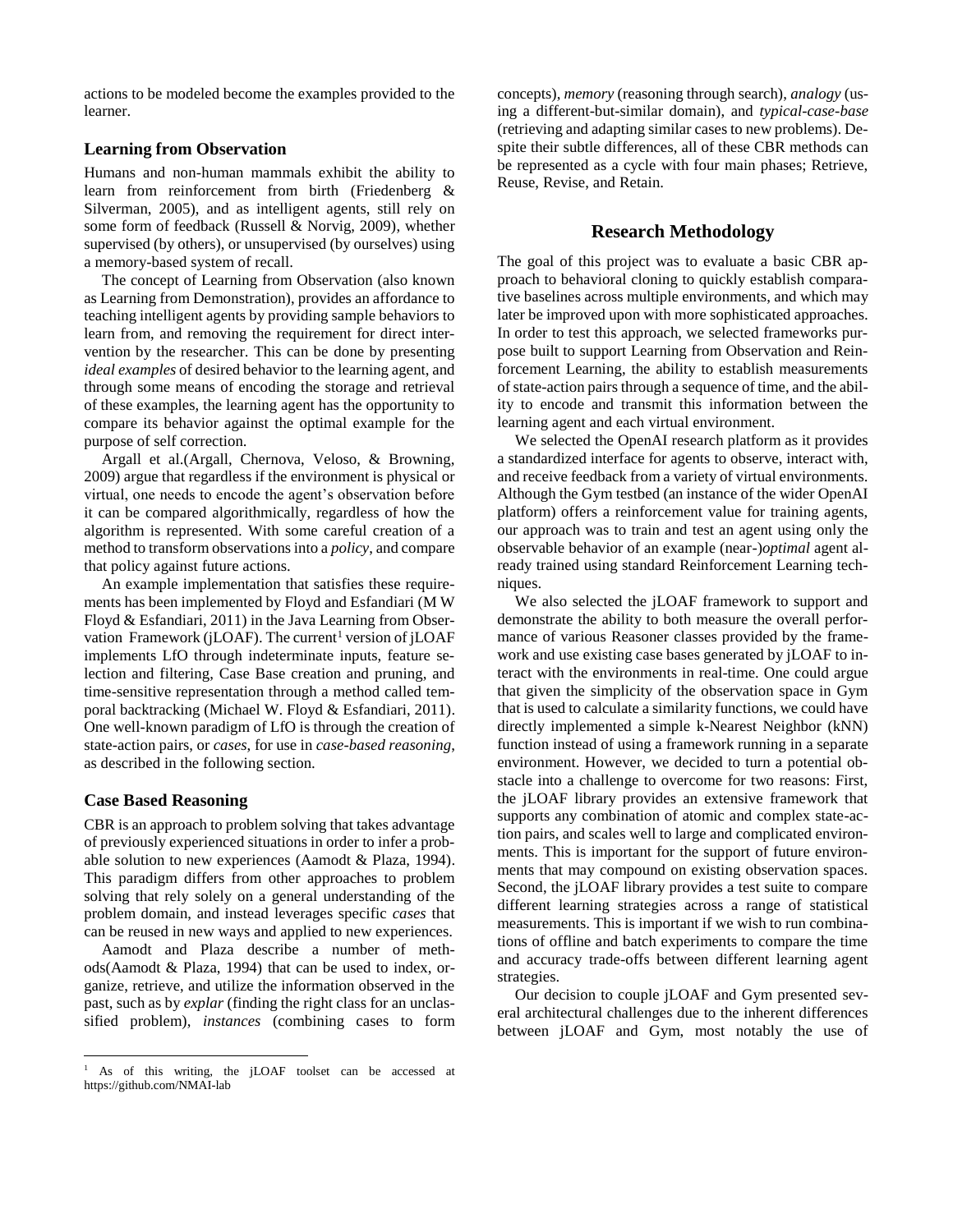incompatible runtime environments. jLOAF uses the Java Virtual Machine, whereas Gym only supports Python<sup>2</sup>. Despite these challenges, we created additional requirements to ensure the tests remain methodologically sound: First, it must provide an *extensible interface* between two disparate systems without sacrificing usability of either; Second, it must support both offline and online *learning and communication* between agent and environment; and finally, it must be *forwards-compatible* with future research projects based on OpenAI, such as the online Universe API used to interface with environments hosted remotely.

In order to properly evaluate agents operating in different environments with unique feature and action spaces, we designed a space-agnostic extension to abstract performance evaluation interface already available in the jLOAF framework so that each Case Base could be generated, stored, retrieved, and evaluated independent of the dimensionality of the observable environment space reported by Gym.

Our research project demonstrates the application of jLOAF to an open-ended Reinforcement Learning platform created by OpenAI (Brockman et al., 2016), and specifically the Gym environment that is used for tuning and testing reinforcement learning agents. The Gym project aims to provide a standard interface for agents to learn from and act upon a variety of virtual environments and problem domains. The main goal of the OpenAI project is to provide a common platform for researchers to compare and discuss novel reinforcement learning algorithms, and find a generalized solution to allow learning in a variety of domains. Our use of Gym for LfO is somewhat unique in that we are not trying to come up with an optimal agent that can beat humans at the task; instead, we wish to approximate and clone another agent, regardless of how good or bad the example may be.

# **An Overview of jLOAF**

The *Java Learning from ObservAtion Framework* (jLOAF) used in this study implements the general concepts of a CBR system through a collection of abstract classes that can be implemented by an agent to perform Learning by Observation in various environments. The overall architecture can be modified and extended, however all implementations have the following components in common:

**Agent**: represents to the central organizing construct that contains implementations of the others in order to observe the environment, reason about observations, select the most appropriate action, and perform those actions. The implemented agent class is what the main thread will instantiate and invoke.

**Input**: provides a way to encapsulate individual features that represent the environment. It supports both discrete and

 $\overline{a}$ 

continuous variables, and can represent Atomic (single feature) and Complex (Atomic or Complex) representations in a recursive hierarchy.

**Action**: can also use Atomic and Complex representations, and represents the outcome of the agent reasoning process, and to interact with the environment.

**Similarity**: is the metric by which two Inputs are compared to each other. jLOAF provides similarity strategies for both Atomic and Complex inputs and actions.

**Reasoning**: is the method by which the agent learns the behavior of the observed expert, and predicting the next action for a given input. There are a number of built-in reasoners that use Machine Learning techniques such as Bayesian, Neural Network, Temporal Backtracking, and K-Nearest Neighbour.

**Performance**: provides the template for evaluating how well an agent learns the target behavior, and performs in new situations through Cross Validation. Statistical libraries provide common measurements for comparison, such as Precision, Recall, and F-Score.

**Filters**: enable you to tune agent performance through both feature selection, and case-base optimization. Feature selection can apply weights to the feature space based on perceived utility, or ignore them outright. Clustering of the case-base allows you to reduce the overall size by combining like-cases, whereas Sampling provides over- and undersampling majority and minority classes, respectively.

# **The OpenAI Gym API**

The Gym environment is supported in Python<sup>3</sup> 2 and 3, works in both Linux and Windows (the authors have successfully used Gym on both platforms), and provides a standardized interface for each environment. A simple environment is instantiated in a python script<sup>4</sup> (as shown in Figure 1), and runs on the local machine of the Gym host.

```
import gym
env = gym.make('CartPole-v0')
env.reset()
for \_ in range(1000):
    env.render()
    env.step(env.action_space.sample())
       Figure 1: Example Gym Script
```
The Gym framework uses a standard agent-environment loop that steps through a new frame whenever the environment's *step* function is called, and returns a vector of four values:

*Observation (object):* the state of the environment, represented as an array of double values. These values can represent any number of features, from the position or angle of

 $2$  Most of the OpenAI Gym environments are dependent on  $3<sup>rd</sup>$  party libraries using Python 2.7

<sup>&</sup>lt;sup>3</sup> At the time of this writing, Python 2.7 and 3.6 was supported by the OpenAI community.

<sup>4</sup> Examples from https://gym.openai.com/docs/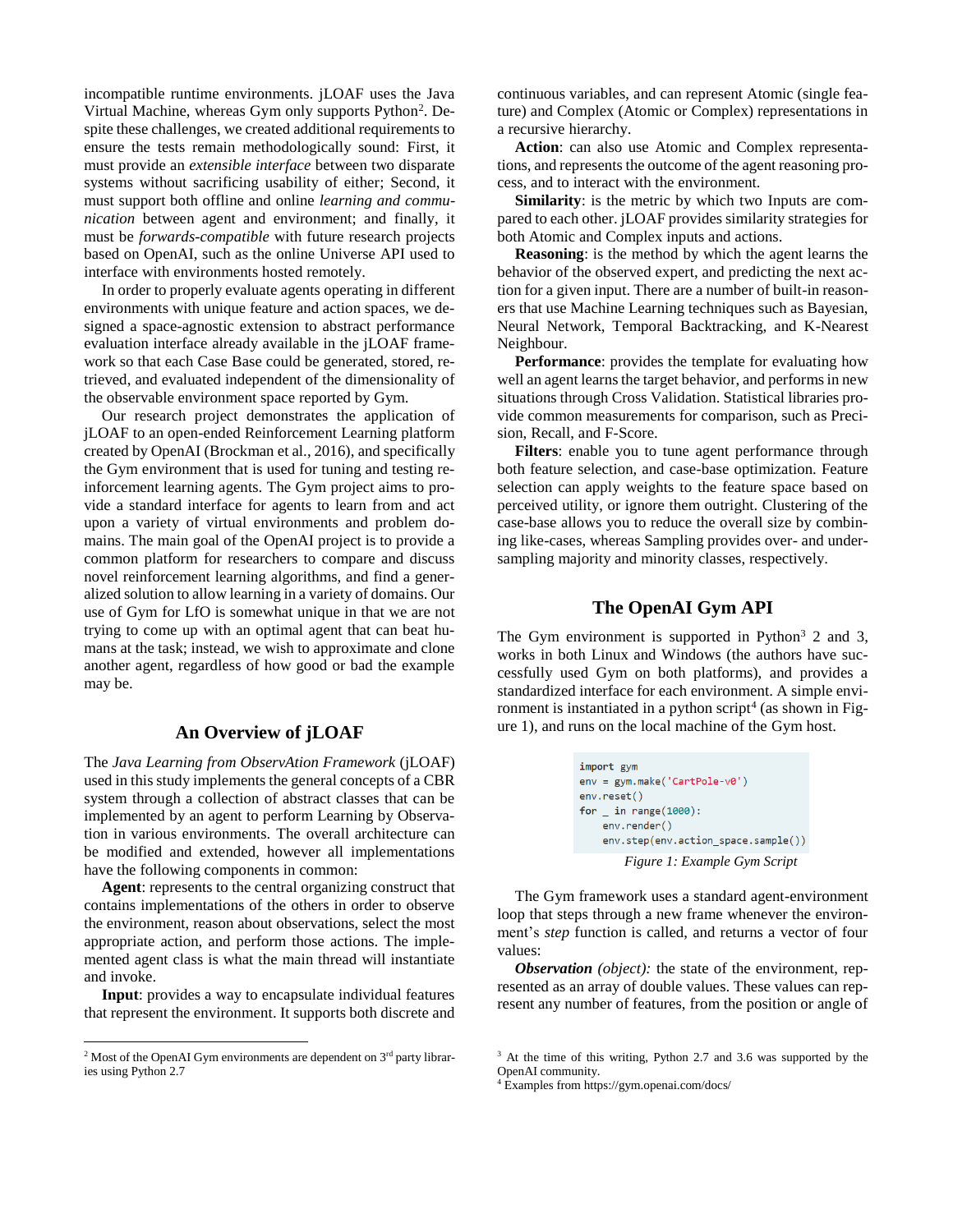an object, to a pixel on the screen. This representation is left up to the environment creator.

*Reward* (float): the reinforcement value used for an to learn in order to maximize the utility of each action. This value can take different ranges for the completion of each environment, as well as signal major events, such as entering a failed state, or achieving a checkpoint required for later success.

*Done* (Boolean): returns true if the environment has finished one round, otherwise always false.

*Info* (dictionary): a key-value collection that provides additional information about the state of the game. The OpenAI Gym standards do not allow agents to use this information in order to gain an advantage; rather it can be used by the researcher for development and debugging.

### **Problem Classes in Gym**

The Gym platform divides the environments into problems subtypes, depending on a number of factors such as the complexity of the representation, the possible feature-action space, and the increasing degree of overall difficulty to put the agent into a "solved" state. Example problem classes include *Search & Optimization* for text-based board games, *Classic Control* using a joystick or control pad, *Atari* games such as *Breakout*, and *Box2D* environments that can scale up for modern displays.

## **Action and Observation Spaces in Gym**

The Gym API also defines the concept of a *space<sup>5</sup>* , that allows the calling agent to briefly interrogate the allowable actions for that environment, as well as the expected range for each feature in an observation. For example, the *Lunar Lander* environment will report a total of four allowable actions for each thruster, and the expected number range for features that describe the position, angle, and velocity of various dimensions. Feature spaces can be a standard unit vector represented as [*-1,* +1], or an infinite boundary represented as [*-inf, +inf*].

# **Client-Server Model**

The jLOAF-OpenAI interface uses a client-server paradigm to allow communication between the jLOAF agent running in a Java Virtual Machine, and the Gym Environment running in a Python Interpreter VM. We are using Py4J<sup>6</sup> to provide the underlying communication framework.

The Py4J package allows the jLOAF Agent and Gym Environment to communicate with each other through Inter-Process Communication (IPC) between the two virtual machines over TCP/IP, and an API for encapsulating the objects of the corresponding language constructs. This is accomplished by opening a socket and binding a port on each

 $\overline{a}$ 

of the Client and Server Gateways for each call between Client and Server. The Py4J threading model<sup>7</sup> allocates a single thread for each call, and allows for event listeners and call backs if needed.

The jLOAF client implements a Py4j.ClientServer bound to the GymEnv Python server entry point, and the GymEnv class defines the interface functions and parameters by which the Java client can remotely create, interrogate, reset, and shutdown any Gym environment pre-installed on the listening server.

# **Experimental Design**

As defined in the Research Methodology, we wanted to capture near-optimal performance in a variety of environments to be used as the target behavior for observation and emulation. This observed behavior would then be used as the impetus for Case-Base creation, and training of a new agent.

The performance testing methodology comprises a number of scenarios to evaluate the overall accuracy between three elements: *Environments* in Gym to provide varying levels of complexity; *Reasoners* to train and predict the agent; and *Filtering* to optimize the size of the case base.

The following environments were tested to generate supporting enrichment data to describe how the agents learn and perform:

#### **Classic Control Environments**

- CartPole-v1 [4 features, 2 actions]
- MountainCar-v0 [2 features, 3 actions]

#### **2D Box Environments**

• LunarLander-v2 [8 features, 4 actions]

The classic control environments were selected as they provide Complex Inputs and Atomic Actions in a real-time environment as well as providing a reasonable starting point for testing. A more advanced example is the "Box2D" environment, as it provides a considerably more complex observation space than Classic Control, and allows for higher difficulty by forcing agents to start in a randomly generated starting point.

<sup>5</sup> https://github.com/openai/gym/blob/master/gym/core.py

<sup>6</sup> https://www.py4j.org/

<sup>7</sup> https://www.py4j.org/advanced\_topics.html#py4j-threading-and-connection-model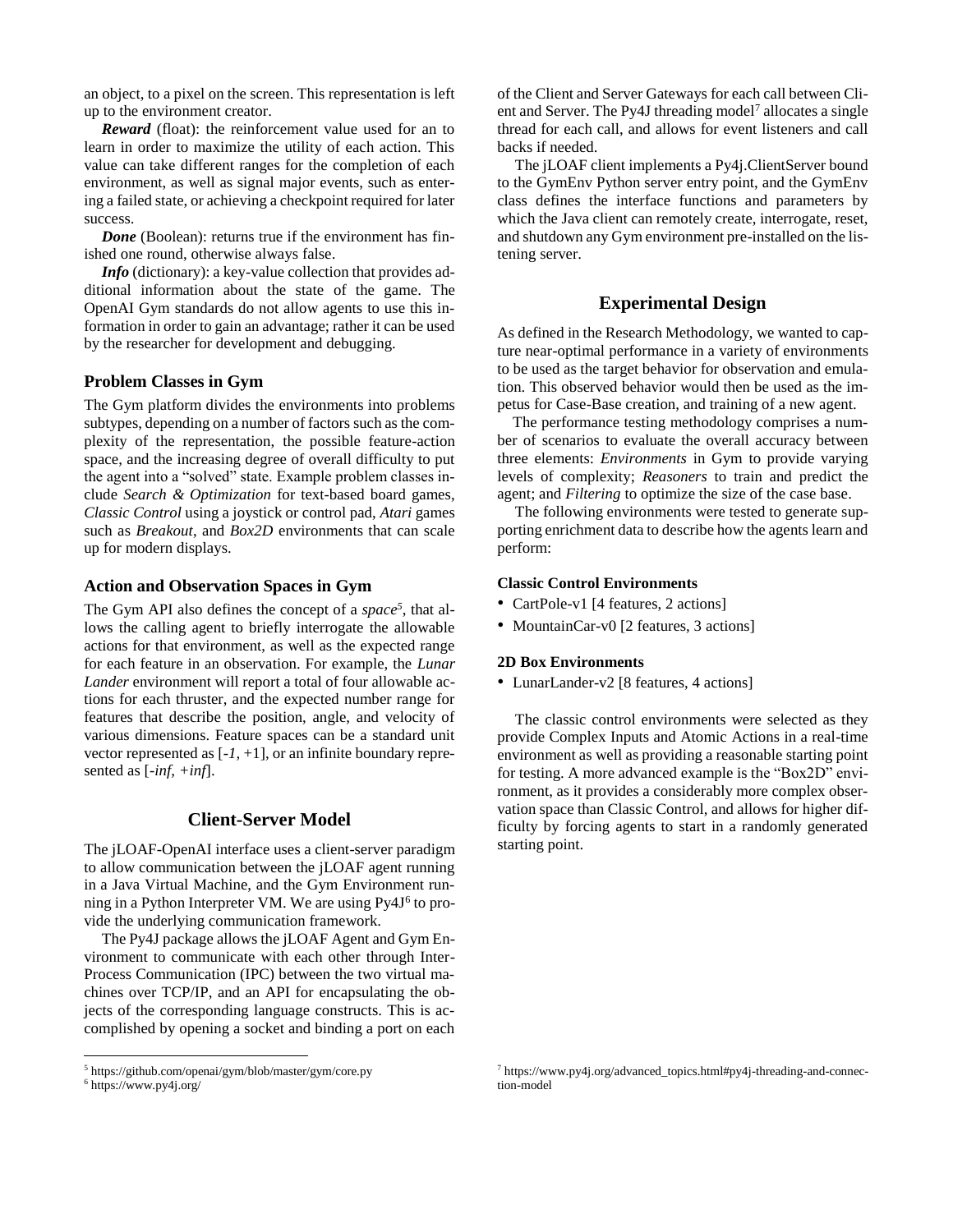

*Figure 2: Lunar Lander Gym Environment*

We selected the K-Nearest Neighbour family of similarity strategies for this project, since they map well to the state-based input-action pairs without adding temporal elements that may skew initial results. This is important as one of the main contributions of this research is providing a baseline that is both simple to measure, easy to replication, so future researchers using our approach can compare and contrast more sophisticated and effective LfO strategies.

Our experiments tested the following similarity strategies:

- 1. ONEKNN using the first nearest neighbour;
- 2. SimpleKNN using 5 nearest neighbours; and
- 3. WeightedKNN using weights for nearest neighbours by proximity to the query.

In order to compare the learning strategies against each other, we used Cross Validation with 10 slices of pre-generated results from expert agents in each domain, each slice containing 1000 cycles of state-action sets. We were also interested in measuring the effects of environmental complexity against each of the learning strategies as each environment varied in complexity, with different feature ranges and allowable actions.

Thus, each combination of environment, reasoner, and filter was run to calculate the mean and standard deviation of Accuracy, Recall, Precision, and F-Score. The F-Scores were then aggregated to provide a *Global F-Score* used to asses each agent configuration over the space of all possible actions given the feature representations provided.

# **Experimental Results**

The results were used to compare the change in accuracy for each of the Reasoning and Filter strategies selected, as well as their overall effect on the size of the combined Case Base used for training, and size of the slice being tested against.

# **Reasoning and Filter Strategies**

For the first two environments, being CartPole and MountainCar (*[Figure 3](#page-4-0)*), we can see that the results are comparable between each Reasoning strategy, regardless of the filtering method used.



*Figure 3: Mountain Car F1 scores by Reasoner Strategy and Sampling Methodology*

<span id="page-4-0"></span>The use of *Oversampling* (by itself, or combined with Undersampling the sparse Case space) has the greatest impact on both reducing the Case Base, and subsequently the accuracy as well. If the loading and seeking time of the Case Base was a great concern, the Oversampling filtering strategy may be worth the considerable reduction of the number of Cases.

# **Case Size and Accuracy**

The relationship between Case size for training and testing, and their impact on the accuracy, can be clearly seen in the Lunar Lander scenario (Figure 4); the added complexity of the environment posed a challenge for all of the Reasoning strategies, however, the impact on accuracy was not as great when using the Filtering methods.



*Figure 4: Lunar Lander trade-off between Filtering and Accuracy*

In this scenario, using both Oversampling the "Support Vector" between similarity clusters, and Undersampling the overrepresented space improves both the case size requirements (by reducing them), but also slightly improves the overall accuracy. This may demonstrate the utility of these filters when dealing with problems in higher dimensions, and is an area we would like to explore in the future.